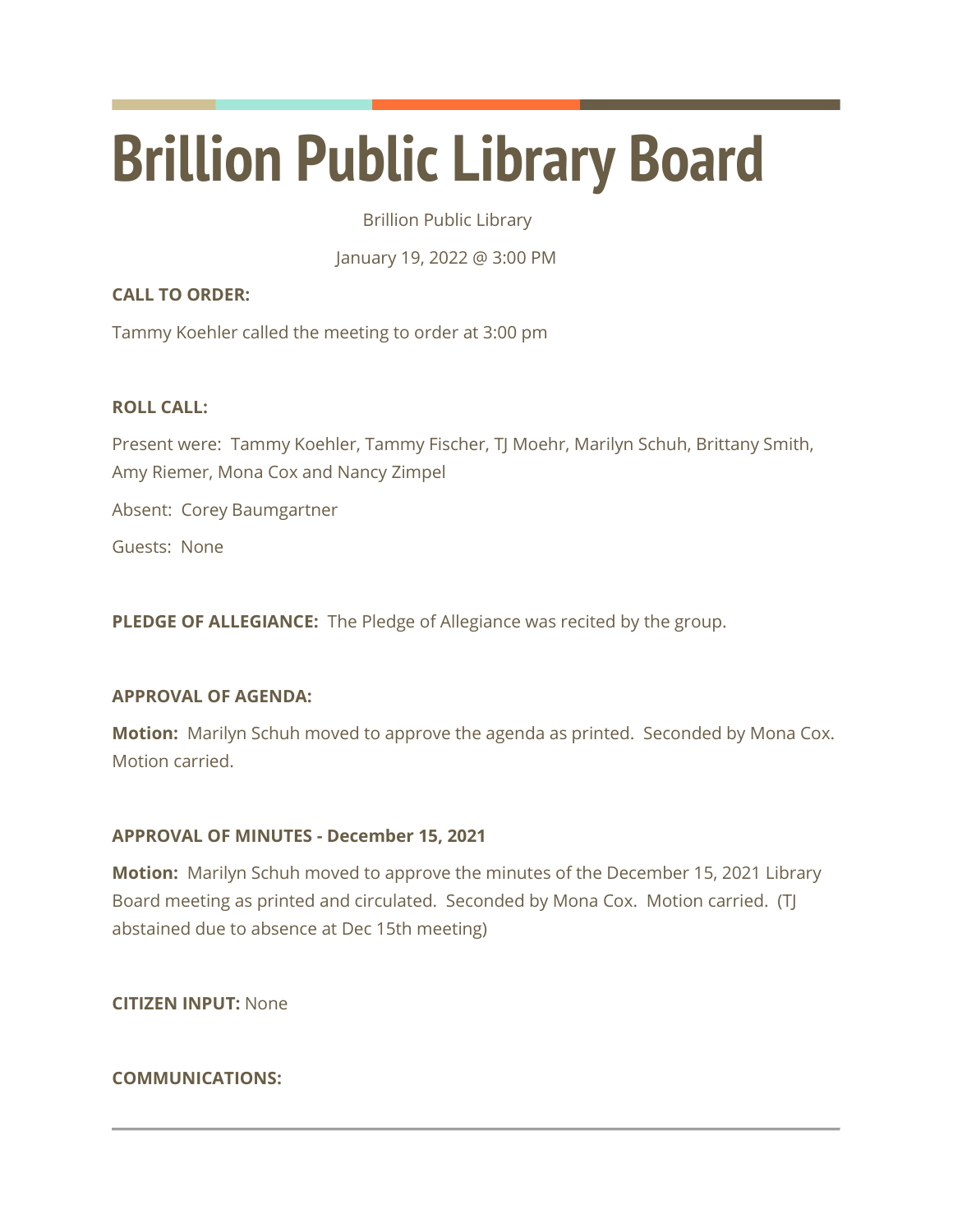- a. **Donations:** From Sue Quist \$100, from Peters Foundation \$15,000 to go towards architect fees for the Library Reading Garden, from Peters Foundation \$3,000 for the Library Trust, from Lynn Tamm \$100, from Hidden Treasures \$1,000 and a popcorn machine from Mona Cox.
- b. **Friend's Basket Sale:** made \$821 this is an all time high

## **STAFF INPUT:**

Nothing this month but Bobbie Sue will attend the February Board Meeting

## **GUESTS** None

## **LIBRARY DIRECTOR'S REPORT:**

## **a. Circulation:**

Down - due to the holidays

## **b. Patron Reports**

Down - due to the holidays

## **c. Financial:**

# **1 2022 January Vouchers Report**

## **Motion:**

Marilyn Schuh moved to accept the January 2022 Voucher Report as written and circulated. Seconded by Nancy Zimpel. Roll Call Vote Taken - all in favor.

#### **LIBRARY HAPPENINGS:**

## **I Magazine, Large Print, and Adult Fiction Project**

 The new magazine rack is more towards the front of the library and more visible to patrons. Large Print items were moved to the back wall to allow for room to grow for the Adult Fiction area. The mystery and sci-fi sections will now be part of adult fiction, with a sticker on the binder to identify the genre.

## **AUTOMATION/TECHNOLOGY:**

**a. Chromebook Circulation Agreement Form:**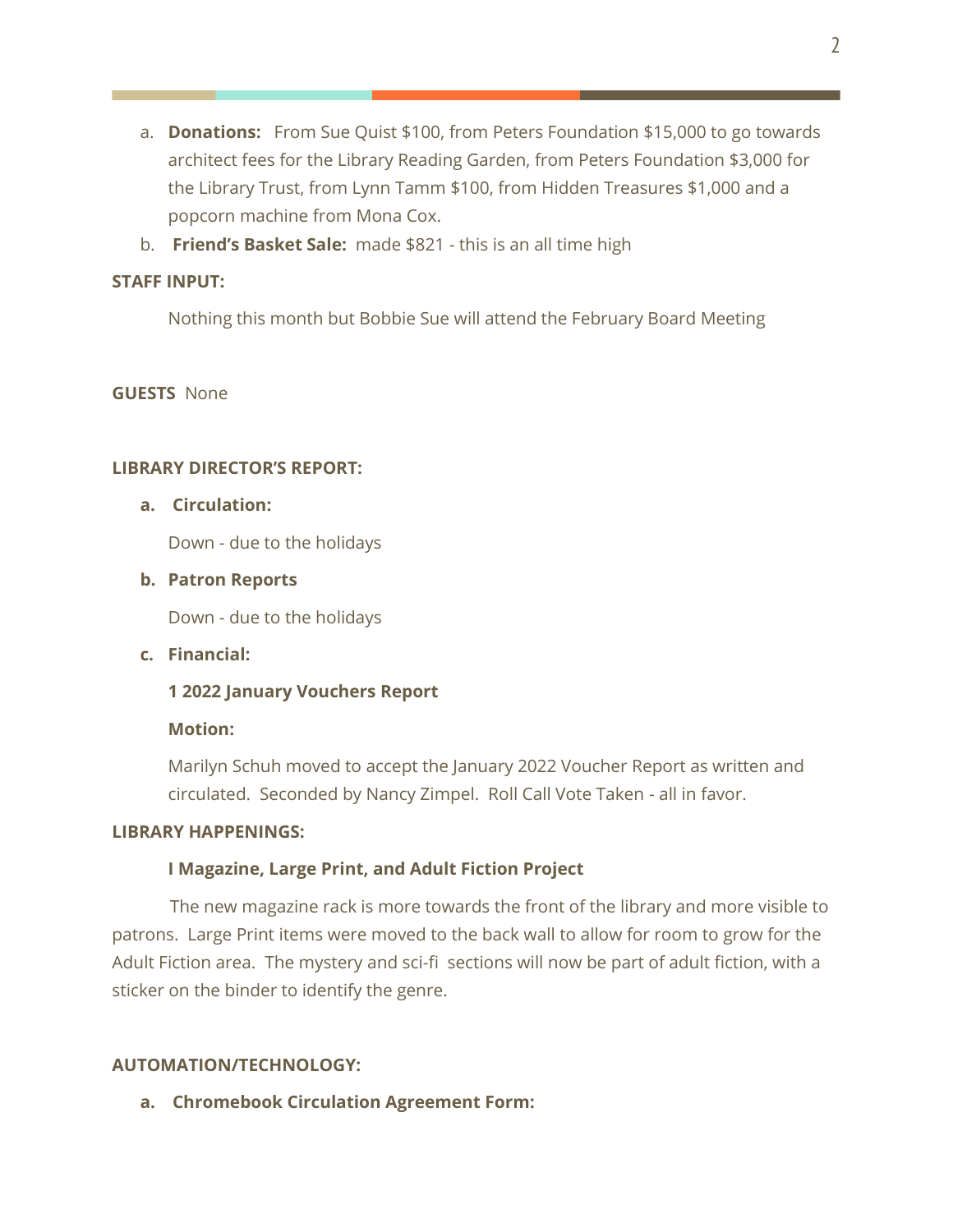The changes were needed in order for our library to comply with the grant conditions.

**Motion:** Marilyn Schuh amended her original motion: She moved to approve the Chromebook Circulation Agreement Form with corrections. Seconded by Brittany Smith. Motion carried.

## b. **Chromebook Circulation Policy:**

The changes were needed in order for our library to comply with the grant conditions.

**Motion:** Brittany Smith moved to approve the Chromebook Policy with corrections. Seconded by Nancy Zimpel. Motion carried.

#### **b. Copier Update:**

The new copier is to be installed Jan 20, 2022. The old one will be taken away.

#### **BUILDINGS & GROUNDS MAINTENANCE:**

#### **a. Electronic Sign Update:**

The antennae needs to be replaced at a cost of \$2,233.60. Lydia will look for donations. We also need to determine how we can budget for continued maintenance of the sign, which is now 10 years old.

#### **LIBRARY PROGRAMS:**

#### **a. Lego Contest**

This is currently going on. There are 15 entries.

### **MANITOWOC-CALUMET LIBRARY SYSTEM:**

#### **a. Circulation Comparison**

Brillion has the lowest budget in the system but more circulation than two other system libraries.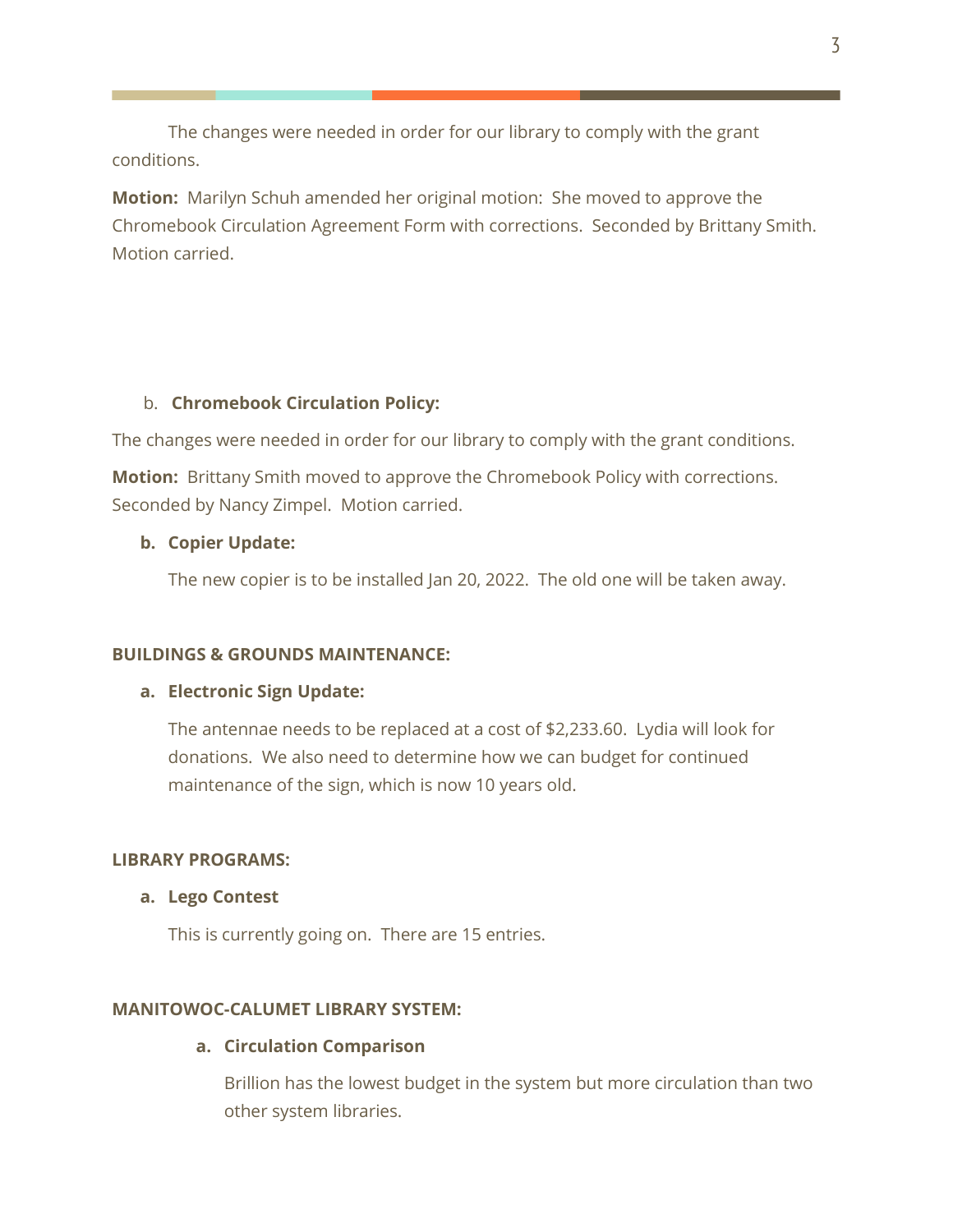### **LIBRARY BUDGET:**

Waiting for year end numbers for the City, including the amount of carry over from the 2021 Budget that will be put into Reserves.

### **STRATEGIC PLANNING COMMITTEE:**

The Committee met January 13th. The committee consists of 2 Board members (Amy and Mona), and the Director (Lydia). Dahle Enneper will be joining as a citizen member. The committee discussed having citizens donate pictures/artwork to hang as new deecor. The committee also discussed low cost options to update the library interior (ie painting walls). The committee will meet again in February.

### **LIBRARY READING GARDEN:**

### **a. Updates on Funding and Approvals:**

Brittany Smith presented it to the Planning Commission who approved to send this item to the City Council meeting on January 24, 2022. There is a \$15,000 donation from the Petes Foundation for the architect fees for the garden. This committee is looking for members and plans to meet soon.

#### **OLD BUSINESS:**

#### **a. COVID 19**

The numbers are super high. We are currently following County guidelines.

#### **NEW BUSINESS:**

Tammy Koehler is working her way through the Trustee Essentials manual. SHe has found items she wants to discuss to make sure our Library Policies line up with the items in the Trustee Essentials manual.

Lydia plans to update of Library Policies this year.

Lydia also informed the Board about the Memory Cafe. Lydia was approached with this item. It is a casual get together for care givers and patrons with dementia. This event will